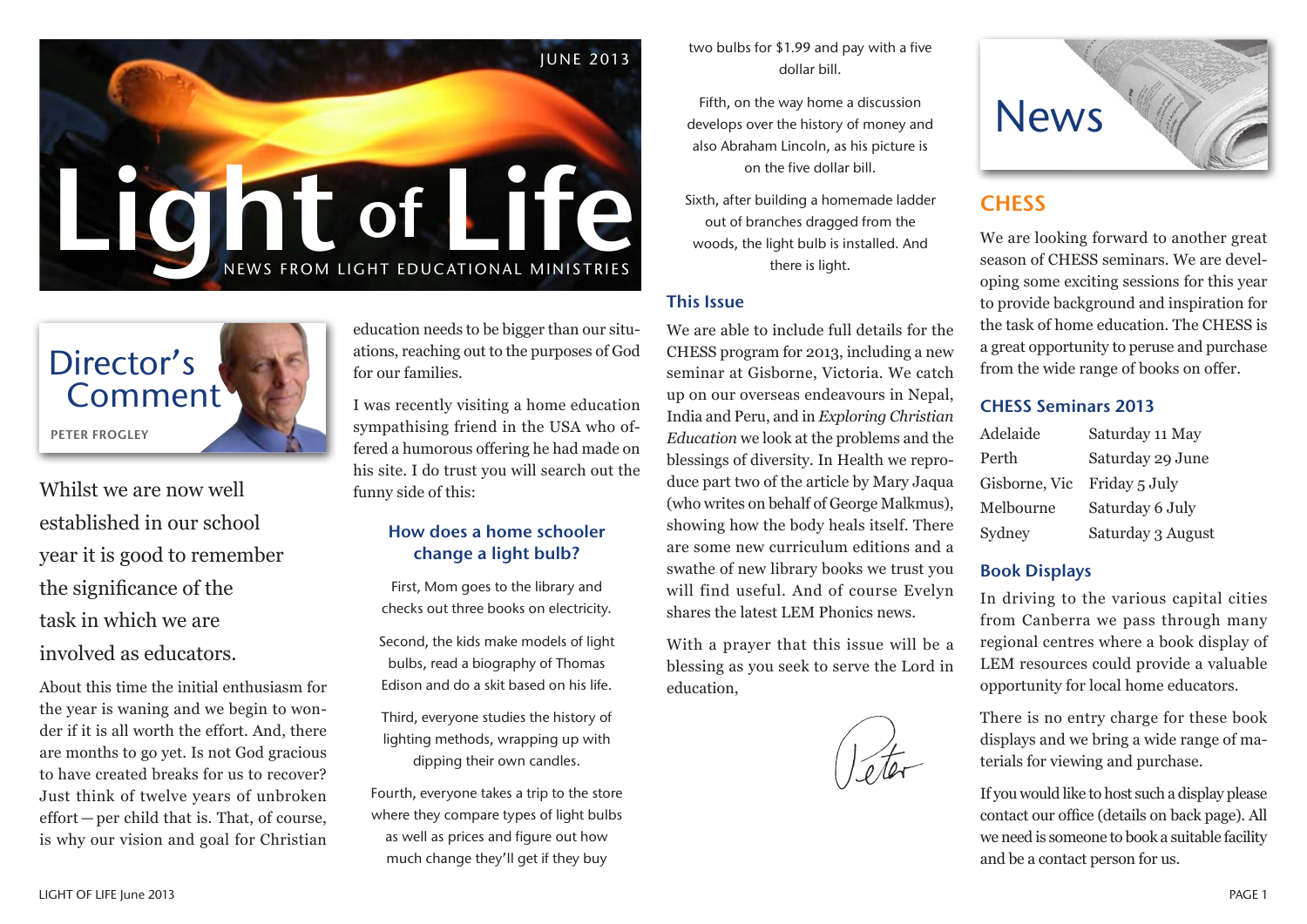Flyers for individual CHESS seminars can be found at the link below. If you would like extra copies of CHESS flyers to hand out to friends please call and we will send them to you.

Click here for more information and **K** flyers for all CHESS seminars.

# International

### India and Nepal

Evelyn Garrard spent the first two months of the year in India and Nepal. She writes:

I stayed in Pokhara, Nepal with Janaki and Sanju of Stars Montessori School, near Kumudini Homes School.

Janaki scheduled two and half hours of teacher training per day, because teachers have to teach for the remainder. There were endless holdups with electricity, late arrival of books and other interruptions, and we took two weeks to do the one course. Despite this the single phonogram workbook is proving to be a wonderful aid, connecting the teacher and child and giving them something to follow.

The second fortnight I was in Chitwan, doing two hours training in the morning and then teaching for an hour in the classroom with the children. Teachers came from four schools and there was only enough room for the sixteen teachers who were present. The interactive phonogram powerpoint show was a great help in learning the sounds of the phonograms.

I travelled by bus from Chitwan to Prashanti Vidh Agiri School in Jorethang in the Indian state of Sikkim, where I conducted a course for the whole school. Ranjita Pradham, the principal, took a while to catch the vision but her husband is very eager to try out LEM Phonics.

From Sikkim I moved back to Mt Carmel Pentecostal School in Kalimpong, West Bengal. I had the same class as on my previous visit. It was good to be working in a Christian school, at last, and the accommodation, food and general atmosphere was very friendly. This time there was much more enthusiasm about LEM Phonics.

The following week saw me at Nabil's Memorial Secondary School, a Bahai faith school. The teachers with no background in phonics struggled to understand breaking words into sounds and representing those sounds not only by single letters but also combinations of letters. I had good conversations with the principal and her husband and he asked me to tell him how I became a Christian.

I felt the time was valuable there, but it remains to be seen what fruit will come.

#### Papua New Guinea

Whilst good progress is being made with LEM Phonics throughout PNG, there is still a 'war' in the education system of that nation. Whilst the government has committed to removing the Ausaid funded OBE program and installing a new program, vested interests are working feverishly to have the decision overturned.

We need to pray for the education situation in PNG because in essence we are seeking

to see a godless, destructive OBE system (the same one that ruined Australia's education system) replaced by a Christianflavoured program.

Mesia Novau and his team are working to train teachers and assist in the implementation of the program. This, as you may imagine, is a huge and daunting task, but the future of PNG as a nation may well depend on their success.

### Peru

Bob and Frances Relyea were again gracious hosts to me in February when we conducted two Christian education seminars. Here is their report of recent events:

Since the previous issue of *Light of Life* we have enjoyed the visit of Peter Frogley as we ran a conference together in Piura, Perú, a city of 400,000 people. We also participated in a further one in Lima, organised by one of the Christian Schools there. Both of the conferences were well-attended, but the factor which stands out most was the interest generated in providing a godly education. We also made some good, solid contacts. There was considerable interest in the LEM/AME and CMI materials for sale.

Peter's ministry regarding a Christian Worldview was well-received in the local Baptist establishment on the Sunday following the conferences, both in the services as well as with the youth of the church.

We appreciate very much the interest and support we have received from Peter and LEM over the years. LEM has been with us as we carry the message of what the Lord wants for education to our Latin audience, and we also have the privilege of being amongst the forerunners of the modern Creation Science movement in South America.

We recently held our bi-annual business meeting and it was very encouraging to look back and see what the Lord has done over the past six months as well as being able to project and plan into the future. The 'indifference' we had noted in some quarters over the past few years is starting to fade away as we are being increasingly 'discovered' by various existing organisations and churches.

Encouragement, as well as the sale of materials, is at a very good level, enabling us to prepare several new and valuable translation, evangelistic and teaching projects for 2013, with confidence in what the Lord will do. We plan on continuing our monthly program of in-servicing our education/creationist team and we are pleased with their progress. There is a renewed interest at a national level in the Diploma courses that we offer. Even several people beyond our national borders have enquired about or are currently studying our courses.

AME has a goal of achieving independence from external funds by 2014. Be with us in prayer as we make the correct decisions to ensure a steady, independent income for the future ministry here. God is moving in South America.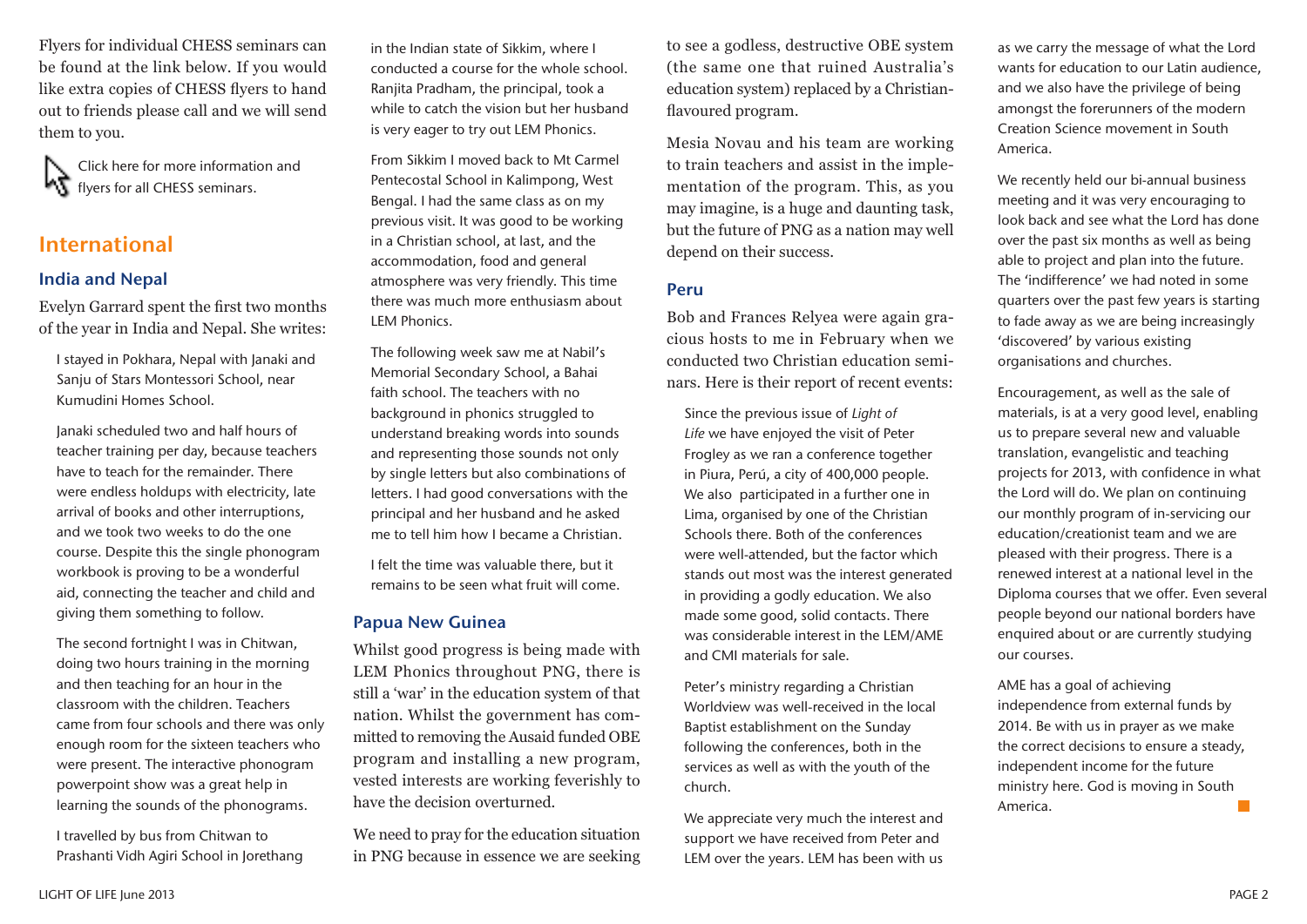

# No. 88: The Problem of the Blessing of Diversity

We are all delighted that our God is a God of diversity, in that He has made every one of our children different.

As delightful as this is, that same diversity causes a number of challenges for us in educating our children. Certainly it can make more work for us in fulfilling the perceived needs presented by children's individuality.

We all know that every person is different — in almost every way! So it is with our children. I'm sure we have all heard someone say 'I can't believe those two children have the same parents — their personalities are like chalk and cheese!' From this we may conclude that we must have a unique program for the education of each child. That is what many embrace, but a moment's reflection causes us to realise that such would be an impossibility and that there must be some compromise for the good of all. It is an interesting observation that many of our problems come from absolutising a particular aspect of education — in this case endeavouring to

cater to every individual difference. In the past children were put in a class according to age, which produced some problems for some children (although not as many or as great as some have imagined). Then experts decided that teaching should be closer to one-on-one, but then it was discovered that this was not viable financially and in addition this method often promoted self-centredness in children. Home schooling obviously gives children the best of both worlds, but even then each child is different and presents parents with differing challenges and opportunities. We will consider some of those in a hopefully helpful way.

Not only are all children different, but every parent is different. Even (perhaps particularly) husbands and wives differ from each other. Some have even suggested that marriage is a covenant between two incompatible people.

It will follow that each parent will approach teaching their children differently. Even if they are teaching from the same instruction book and endeavouring to follow the instructions exactly, there will be significant differences in the outworking.

Even when people are committed biblical Christians, their understanding of what is important in education and how it should be handled can vary significantly.

So with this in mind we will briefly explore, under several headings, some of the challenges of diversity that may be found in Christian education.

# Philosophy

It is the teacher's or parent's philosophy which carries the direction of their student's development and studies. I will particularly concentrate on the parent's philosophy as teachers often have to modify their own philosophy to suit the school at which they teach.

Our philosophy is our understanding and reasons for what we do and how we do it. In terms of education it is the reasons we have for educating our children, which may take the following emphases.

### *Evangelical*

Some parents want to educate their children to ensure their salvation, fearing that if they put their children into a school they may compromise their children's opportunity to be saved.

## *Discipline*

Some parents are concerned at the lack of discipline in many schools and teach their children at home to ensure proper discipleship. That is commendable but there must be a wider vision and understanding on what the children are to be taught.

### *Protection*

Some parents educate their children at home because of the perceived poor behaviour of other children at schools and the likelihood of their child being bullied. This is also a noble idea but can be motivated by fear and thus lack in faith that God will protect our children. This balancing act is one of the most difficult parents face; when to shield and when to expose our children.

## *Biblical Training*

Still other parents have been convicted of the biblical requirement to nurture and train their children in God's ways so that they might be useful to the Lord in building His kingdom here on earth. This is identifiable as a biblical position and is by far the best foundation from which to educate our children. From this foundation we can embrace all or some of the above motivations.

# many of our problems come from absolutising a particular aspect of education

# Curriculum

It is not possible to write a curriculum that suits every teacher or parent, for each of the above philosophies of education will give rise to a different slant on the curricula and each person's differences will give rise to differing emphases in material presented. When writing curriculum here at LEM we find it a real challenge in the presentation of materials, recognising that a particular approach will not suit all people. Ultimately parents and teachers must choose a curriculum that suits their needs, even if not perfectly, and make changes along the way (if needed) to suit their and their children's needs.

# Individual differences

Individual differences in children will often mandate quite varied approaches.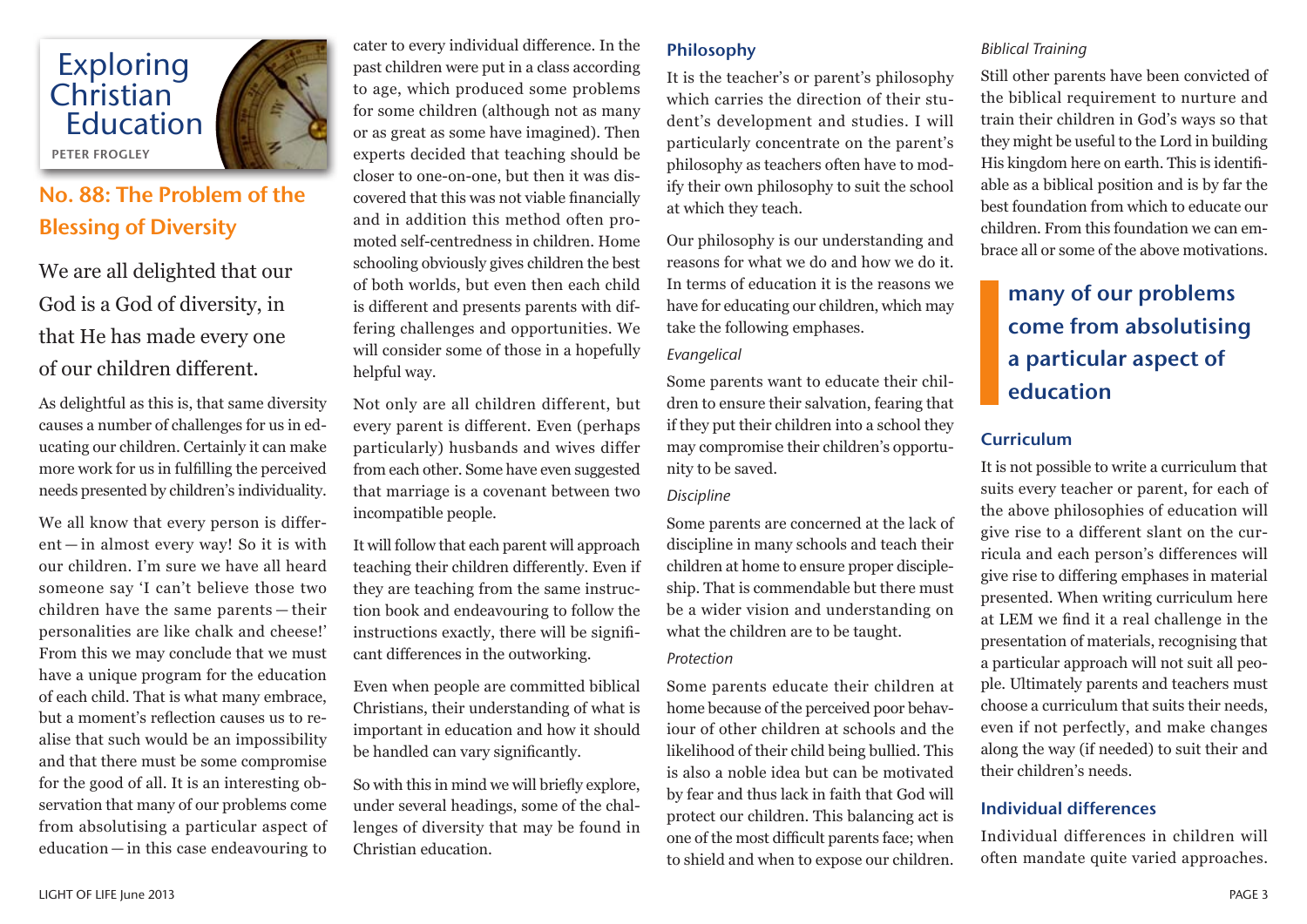These approaches will be determined by factors such as the child's own personality and learning style as well as their ability to grasp concepts.

Whilst individual diversity is a real challenge in life, not just in education, we should not succumb to sameness or uniformity. It has been said that 'variety is the spice of life' and perhaps that thought can be something of an encouragement to us. Learn to rejoice in the differences rather than stifle them with a rigid form of discipline.

On the other hand we must be careful not to absolutise *individuality* so that it becomes *individualism*, which is the basis of selfishness and independence. Like everything else in God's creation there is a need for balance — in this case between the individual and the family. The parents' challenge is to identify what they perceive to be a godly balance and pursue that narrow line, trusting this to be God's will and plan for their family. Remember, 'the just shall live by faith' (Hab 2:4). Put simply, you can't get your own way all the time. There will be times — perhaps many when a child's individuality needs to be suppressed for the good of the family and God's plan for that child.

Parents and teachers need to be aware of these two 'goalposts' and chart a course that will result in acceptable goals for their children.



# How the Body Heals Itself: Part Two

As the body begins to heal itself, it will engage a cleansing process.

Poisons, parasites, and assorted foreign matter that has accumulated and lodged in the body over a period of years will be loosened and flushed out through the elimination system.

This detoxification process commonly causes people to experience headache, nausea, joint pain, irritability, diarrhoea, etc. This often discourages those beginning dietary change when they suddenly begin to feel worse than before. These symptoms which last 3–7 days are proof positive that the body is recovering.

## Healing: A Personal Process and **Priority**

Those who adopt a natural, wholesome lifestyle with living foods and proper exercise find lasting, if not immediate, improvement in the quality of their health. The abuse the body has suffered over a period of years takes time to heal.

It is a scientific, medical, and biblical fact that a proper diet heals the body from the inside out. Dr Joel Robbins informs us that the body heals itself on a priority basis. For example, injuries suffered as a child may need to be addressed before other more recent conditions can heal.

Likewise, digestive problems may need to be solved before a leg can heal, and heart attack victims may suffer 'phantom' heart incidences as the heart heals itself. Thus the road to recovery is often surprising and unpredictable.

Healing is a naturally occurring phenomenon that reveals itself over a period of time. Depending upon one's physical, emotional, or spiritual condition, restoration can be either quick, long-term, or a combination of both. Given time, the self-healing body can correct the vast majority of problems.

### Healing: Paying the Price

Achieving optimum health through proper diet takes personal responsibility and dedication, since many times old habits die hard. Eating patterns and food addictions can take time to undo. In addition, family and friends can turn into foes in one's quest to become naturally healthy.

Healing God's way requires prayer, diligence, and humbleness of spirit. Amidst the battle, it is imperative to remain consistent and true to course with one's diet strategy both natural and spiritual.

### Hope for the Unhealthy

While the evolution of human misery has only compounded as the result of the best intentions of medical practice, hope does spring eternal. In spite of hundreds of years of practice, man has proven that his solutions are still imperfect. Where conventional medicine fails, may its shortcomings compel us to seek God's ways and accept His alternative route to wellness!



# Bob Jones University Press

# Grade 7 Bible Truths (Level A): Learning from the Life of Christ (4th Edition)

This edition is a new layout with some revision to the text and a different format for exercises.



| Student Worktext | \$26.15 |
|------------------|---------|
| Teacher Edition  | \$69.30 |
| <b>Tests</b>     | \$18.25 |
| Test Key         | \$11.65 |

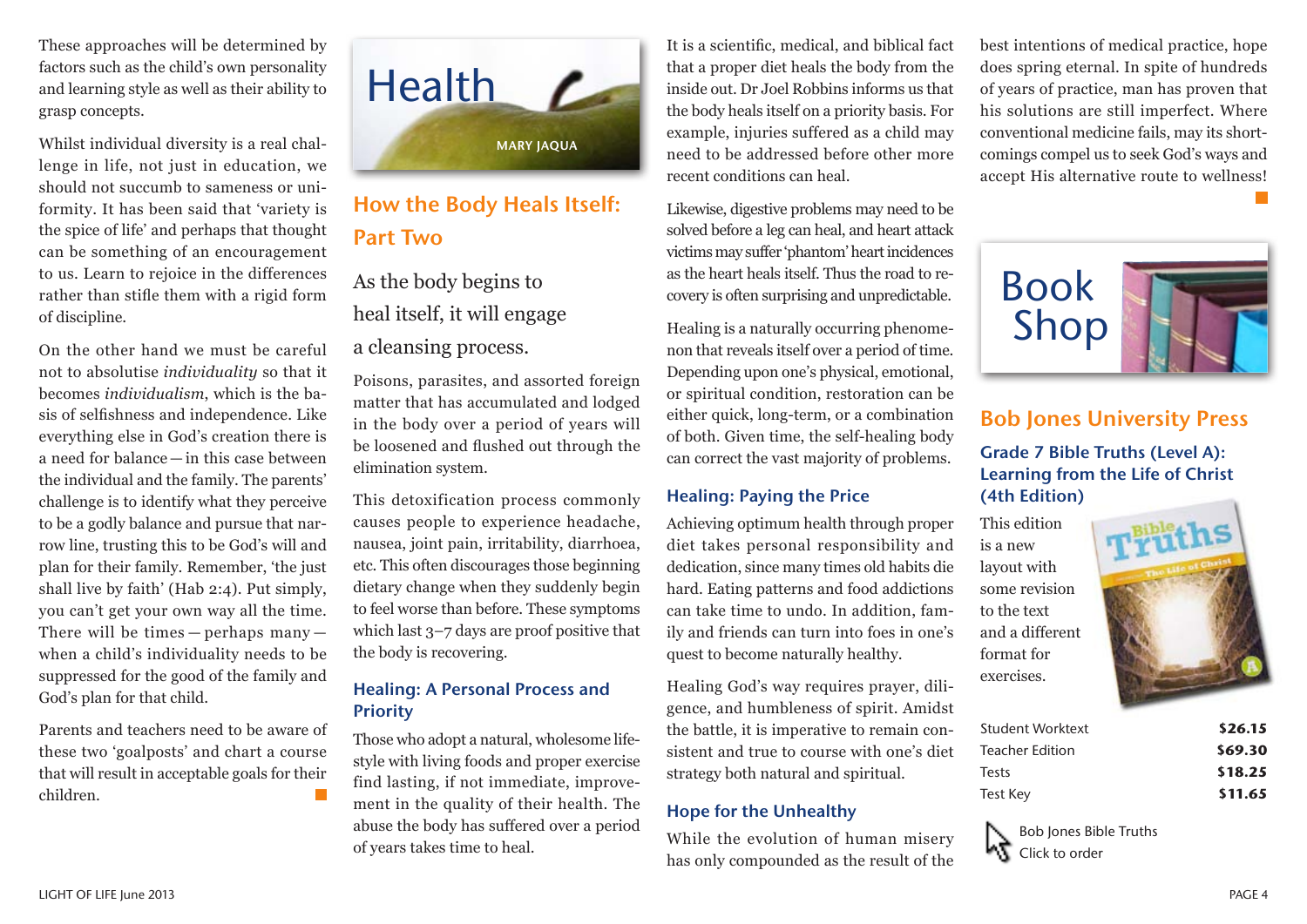## Grade 8 Science Earth Science (4th Ed)

The previous edition was two volumes and included an activity section at the end of each book. The course has been edited a little using the same basic content, but the layout is new and it has been combined into one larger volume. These Bob Jones courses are quite comprehensive and well presented. Includes a delightfully balanced (and slightly politically incorrect) section on climate change.

| \$65.50 |
|---------|
| \$70.85 |
| \$18.25 |
| \$11.65 |
| \$29.00 |
| \$34.00 |
|         |

# Grade 9 Science Physical Science (4th Ed)

The previous edition was in two volumes and included an activity section at the end of each book. The basic content of the course has been edited only slightly, but there is a new layout and just one larger volume. Another comprehensive and well presented course.

| <b>Student Text</b>          | \$65.50 |
|------------------------------|---------|
| Teachers Edition (2 volumes) | \$70.85 |
| <b>Test Book</b>             | \$18.25 |
| Answer Key to Test           | \$11.65 |
| Lab Manual                   | \$29.00 |
| Teacher Key to Lab Manual    | \$30.25 |



# Grade 10 Science Biology (4th Ed)

The previous edition was in two volumes and included a laboratory exercises section at the end of each book. The course has been edited using the same basic content, but with a new layout and now in one larger volume. Laboratory exercises are in a separate book. The Grade 10 course continues Bob Jones' high standard of content, teachability and presentation.

| Student Text                 | \$65.50 |
|------------------------------|---------|
| Teachers Edition (2 volumes) | \$70.85 |
| <b>Test Book</b>             | \$18.25 |
| Answer Key to Test           | \$11.65 |
| Lab Manual                   | \$29.00 |
| Teacher Key to Lab Manual    | \$30.25 |
|                              |         |



# Australian History

**Margaret** Reeson

Many will know of Margaret's books *Currency Lass*  and *Certain Lives* that tell the stories of Christians in colonial Australia.

Margaret has written two other books which

tell the story of over 1,000 Australians who disappeared during World War Two, when the ship *Montevideo Maru*  on which they were being transported from Rabaul in PNG to Japan in 1942 was sunk by a US submarine near Luzon, Philippines. Less than 20 of the crew were saved.

In the first book *Whereabouts Unknown*  Margaret tells the story of the fall of Rabaul and the capture and transporting of the Australians. The sequel *A Very Long War* chronicles the lives of many of the families left behind after the ship disappeared. These books are ideal for older students who may be interested in Australian history.

Whereabouts Unknown **\$20.00** A Very Long War **\$20.00**

# Convict Girl by Elva Schroeder

**RET REESON** 

Very Long

War

THE FAMILIES WHO WAITED

Elva has written several titles that we make available, including *Whatever Happened to the Twelve Apostles*.

> This new title is the story of Becky, a thirteen-year-old girl convicted of stealing a loaf of bread to help feed her five orphaned brothers and sisters. She was transported to Botany Bay where she became involved with Australia's first minister, Reverend Richard Johnson, and his wife Mary. Together they faced the great challenges of Australia's first convict settlement. 145 pages, paperback. **\$12.95**



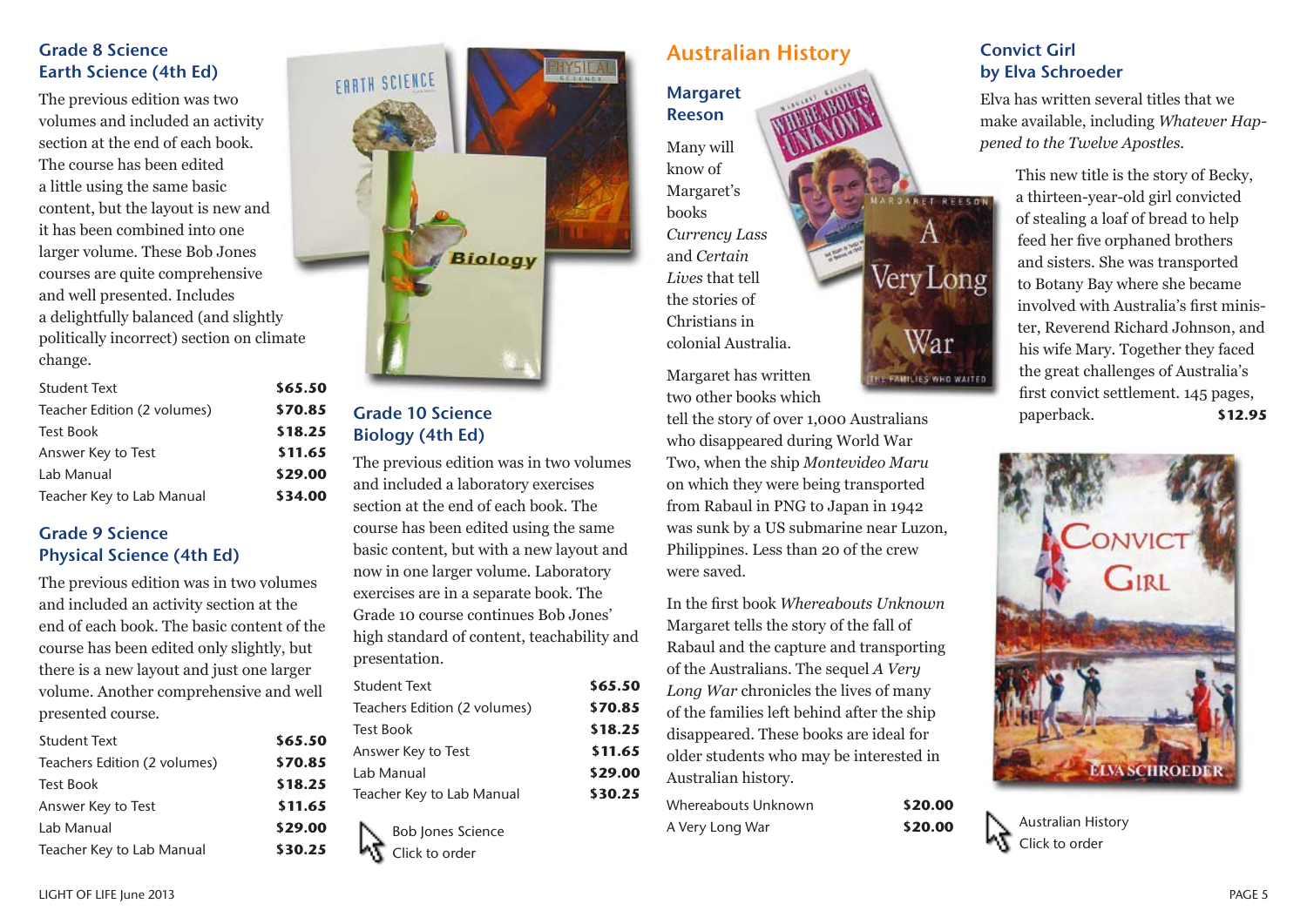# YWAM Publishing

## International Adventures

### *Bruchko by Bruce Olson*

The story of Bruce Olson who as a 19 year old ventured into the jungles of Columbia, South America where he was captured by the Stone-age Montilone Indians. He suffered through capture, disease, terror, loneliness and torture in bringing the gospel to these Indians. 200 pages, soft cover. **\$15.85**

*A Way Beyond Death by Jemimah Wright*

Edson and Marcia Suzuki devoted their lives to helping Amazonian tribal Indians change their practices of infanticide and suicide. Their commitment to the call of God has led to changes in laws to protect many indigenous children. 200 pages, soft cover. **\$15.85**

# *Taking on the Giants by Joe Portale*

### Joe Portale has

demonstrated the fruit of a focused life and call to serve God. Joe pioneered YWAM work in the French speaking world—in France, Northern Africa and South-east Asia. Joe now trains missionaries at the University of the Nations in Kona, Hawaii. 240 pages, soft cover. **\$15.85** *The Narrow Road by Brother Andrew*

This is the story of Brother Andrew's life and ministry, including the text of his best-selling book *God's Smuggler*. Through the Open Doors ministry he founded, Brother Andrew has smuggled Bibles and Christian literature into countries where Scriptures are outlawed. Many great and strirring stories. 330 pages, soft cover. **\$15.85**





Heroes of History

*Davy Crockett: Ever Westward*

The story of one of America's best known folk heroes, Davy Crockett served as a frontiersman, scout, soldier and a politician in the US Congress. He died defending the Alamo, a

steadfast citizen and heroic leader to the very end. 190 pages, soft cover. **\$10.20**

# *Milton Hershey: More than Chocolate* An inspiring story of the 'Father of American chocolate'. If you enjoy Hershey's chocolate you will enjoy this story of Milton Hershey, a man who spent most of his large amount of money blessing others. 190 pages, soft cover.

### **\$10.20**

### *Ronald Reagan: Destiny at His Side*

A man seldom appreciated by the media, Ronald Reagan was perhaps the best Christian President America has had. He achieved success as an athlete, sports announcer and actor, but enjoyed his greatest role late in life as President of the USA. Known as the Great Communicator, Reagan had the ability to reach out to the American people and leave a lasting legacy. 220 pages, soft cover. **\$10.20**



**MILTON TERSITA BONHOEFFER** More Than<br>Chocolaire In the Midstar *UNET & GEOFF RENCE* **JANET & GEOFF BENGE**  **Christian** Heroes: Then and Now

*David Bussau: Facing the World Head-On*

David grew up in a boys home in New Zealand, quite unsuccessful at school

but very enterprising in business. As his business success developed he believed God would have him work to provide natural disaster relief and aid to the poor. His work continues today through Opportunity International which offers small loans to help the poor start and grow their own businesses. 206 pages, soft cover. **\$10.20**

## *Dietrich Bonhoeffer: In the Midst of Wickedness*

Bonhoeffer was a German pastor, teacher and theologian caught up in the horrors of the Second World War in Germany. He was strongly opposed to Adolph Hitler' s regime and this opposition led to his capture and final execution just weeks before the end of the war. His was a powerful testimony to God's love and grace in the midst of turmoil. 205 pages, soft cover. **\$10.20**